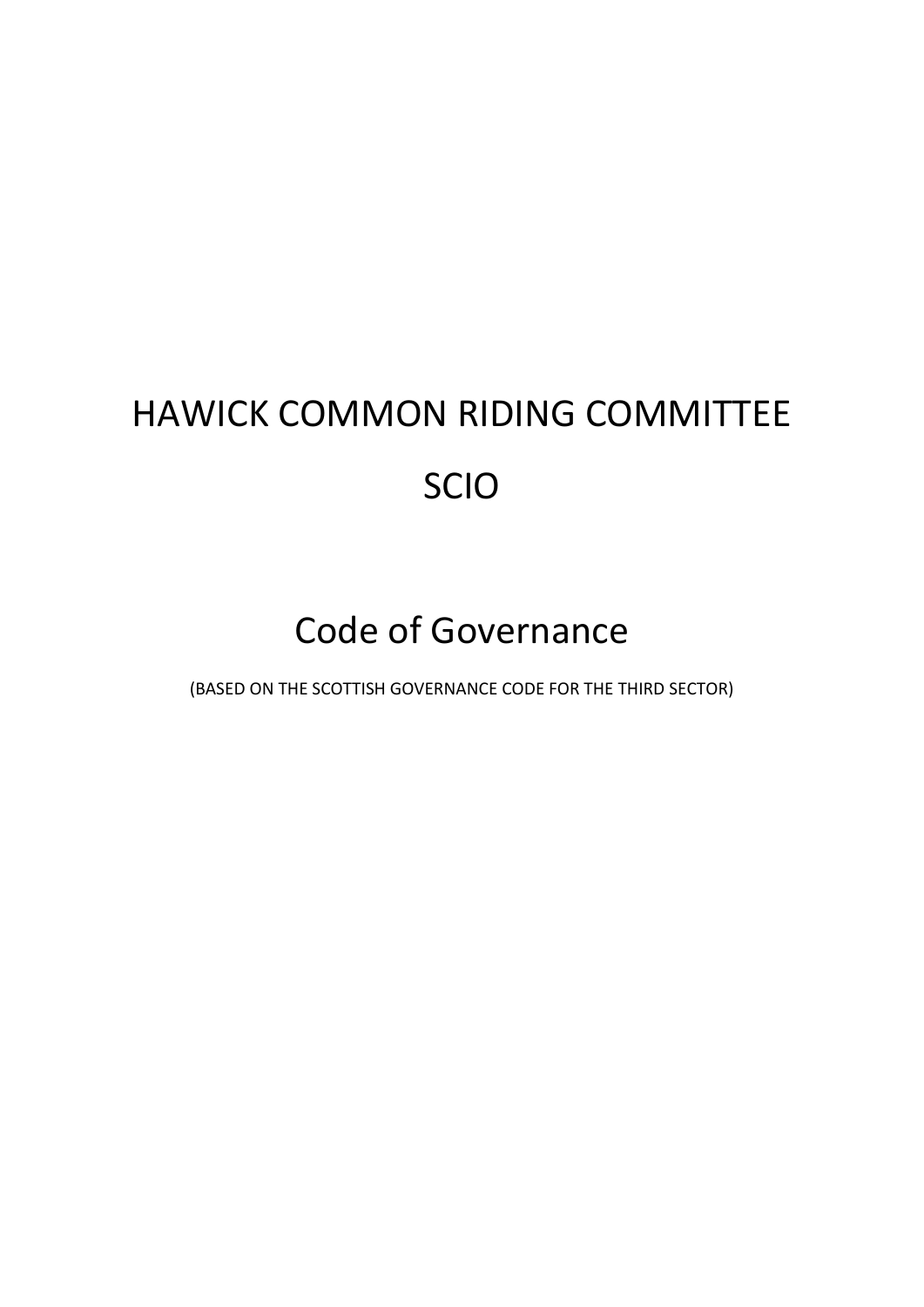#### **ABOUT THE CODE**

The Scottish Governance Code for the Third Sector sets out the core principles and key elements of good governance for Committees, such as Hawick Common-Riding Committee.

The Code has been developed with reference to a broad range of other governance codes across the UK.

#### **USING THE CODE**

#### Who is the Code for?

The Code is accessible and applicable to all third sector organisations in Scotland, whatever their shape, size or activities. The Code's principles are universal.

#### How it Works

The Code sets out five core principles encouraging third sector organisations to look at, and improve, their governance. All five principles are of equal importance. Each principle has a summary statement, followed by an explanation of how we can demonstrate and implement the principle. The Code is supported by practical resources.

Complying with the law and regulatory requirements are fundamental to good governance. However, the Code is not a legal or regulatory requirement. It is a tool to support our continuous improvement and strengthen the effectiveness of our governance. It provides a standard for us all to aspire to and to adopt in carrying out our activities and complying with our Constitutional aims and objectives.

#### **THE FIVE CORE PRINCIPLES**

#### Organisational Purpose

A well-run Committee is clear about the purpose and values of the organisation and how it will achieve its aims.

#### Leadership

A well-run Committee is clear about its role and responsibilities, and provides strategic direction in line with the Committee's purpose and values (as outlined in our Constitutional Objects).

#### Committee Behaviour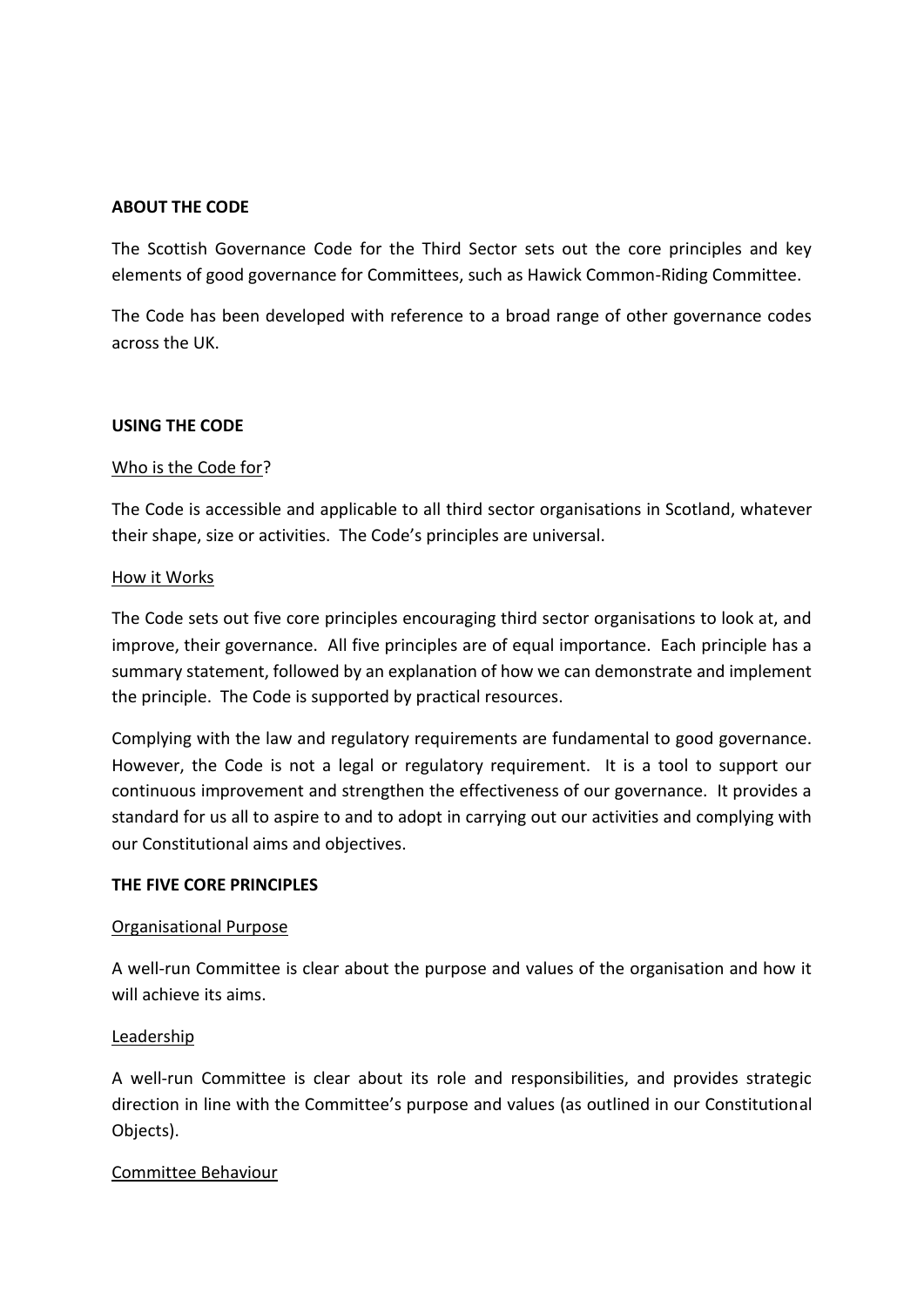A well-run Committee, both collectively and individually, embraces and demonstrates mutual respect, integrity, openness and accountability. A Code of Conduct is in place, which each Member must adopt and sign as part of their eligibility to be a Committee Member. You cannot be a Committee Member if you fail to adopt this Code of Governance and sign acceptance to its associated Code of Conduct.

# Control

A well-run Committee will develop and implement appropriate controls to direct and oversee progress and performance.

# Effectiveness

A well-run Committee understands its role, powers and duties and works collectively and proactively, to achieve its purpose.

#### **ORGANISATIONAL PURPOSE**

# A well-run Committee is clear about its purpose and values and how it will achieve its aims and objectives.

As the Committee, we have ultimate responsibility for directing our activities and delivering on our stated purpose – our aims and objectives as set out in our Constitution.

We will do this by:

- $\triangleright$  Understanding our purpose and values and committing to them to make sure that our Committee delivers what it was set up to do
- $\triangleright$  Making sure our governing document is fit for purpose, and sets out the details of how our Committee is to be governed (our Constitution)
- ➢ Making and recording informed decisions in line with our Constitution (currently nothing in Constitution)
- ➢ Overseeing the use of assets and resources to make sure they are used to achieve our Committee's purpose and aims
- ➢ Communicating the work of the Committee and the difference it makes to our townspeople and service users.

# **LEADERSHIP**

A well-run Committee is clear about its role and responsibilities, and provides strategic direction in line with its purpose and values.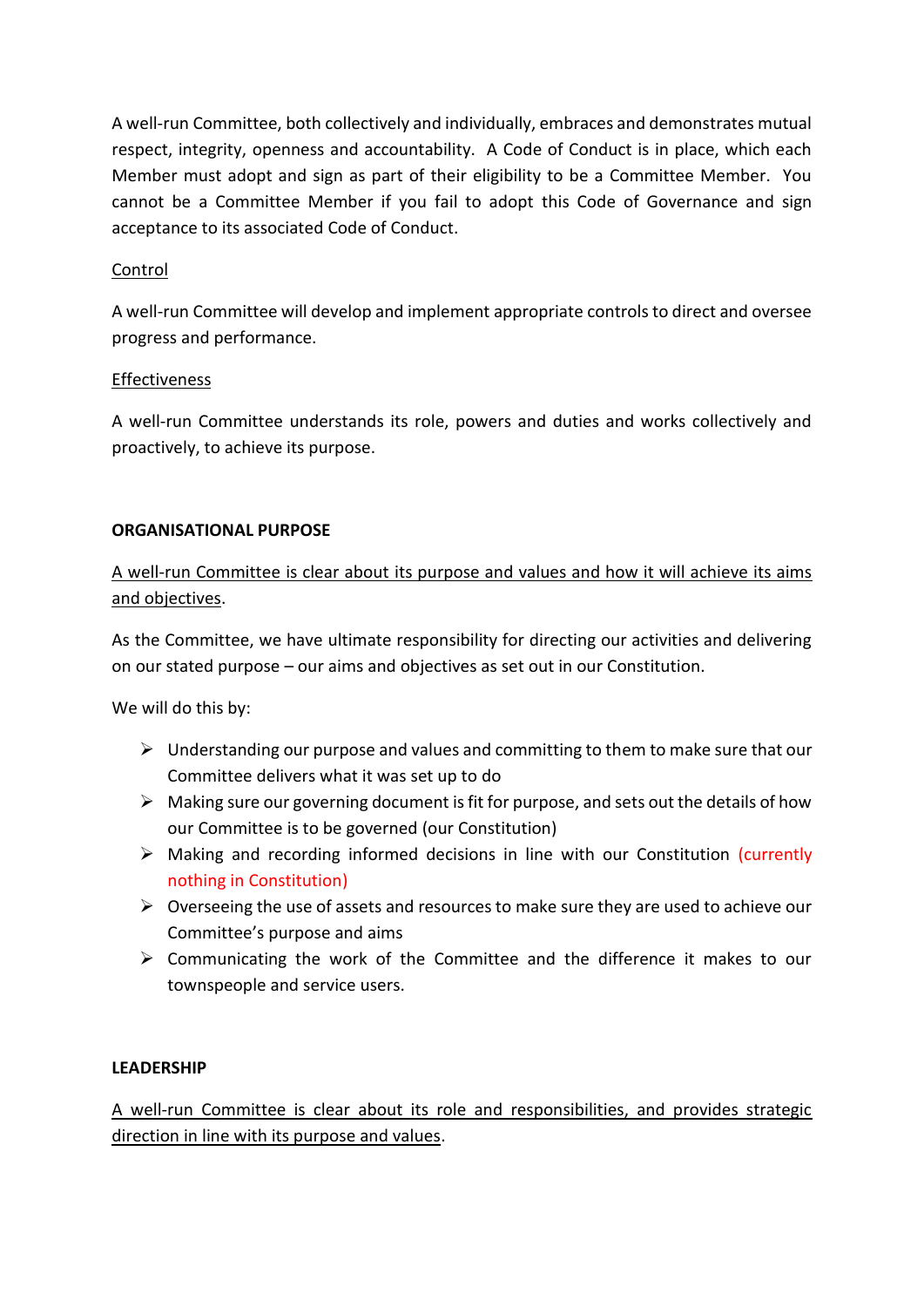As the Committee, we are here to lead, and are individually and collectively responsible for our decisions. We need to make sure our Committee has a clear strategy to achieve our purpose.

We will do this by:

- $\triangleright$  Identifying and embedding the values and objectives of our Committee, making sure these underpin all our decisions and activities
- $\triangleright$  Having a clear understanding of the individual and collective roles and responsibilities of our Committee
- ➢ Setting the tone through our leadership, behaviour, culture and overall performance
- $\triangleright$  Promoting equality and diversity throughout the Committee
- $\triangleright$  Communicating with our townspeople, and listening to feedback
- $\triangleright$  Leading and overseeing progress and performance by scrutinising information on activities and achievements, and their longer-term impact
- $\triangleright$  Understanding and respecting the difference between governance and operations, delegating operational tasks where appropriate, recognising that responsibility and accountability is always retained by the Committee and its members.

# **BOARD BEHAVIOUR**

# A well-run Committee, both collectively and individually, embraces and demonstrates mutual respect, integrity, openness and accountability.

As the Committee, we understand that our behaviour can have a far-reaching impact and is fundamental to our Committee's reputation and success. We need to ensure our behaviour is consistent with our values, aims and objectives.

We will do this by:

- $\triangleright$  Being transparent, open and accountable about how we govern, who we are, and the decisions we make
- ➢ Making sure our Committee promotes equality and diversity and embeds ethical standards in its practices and culture of the Committee
- $\triangleright$  Listening to each other, our beneficiaries (our townspeople), and respecting the role they each play
- $\triangleright$  Handling concerns and complaints transparently, constructively and impartially
- $\triangleright$  Recognising and acknowledging where conflicts of interest may arise
- $\triangleright$  Creating a constructive Committee environment where diverse, and at times conflicting views are respected and welcomed, and decisions are reached collectively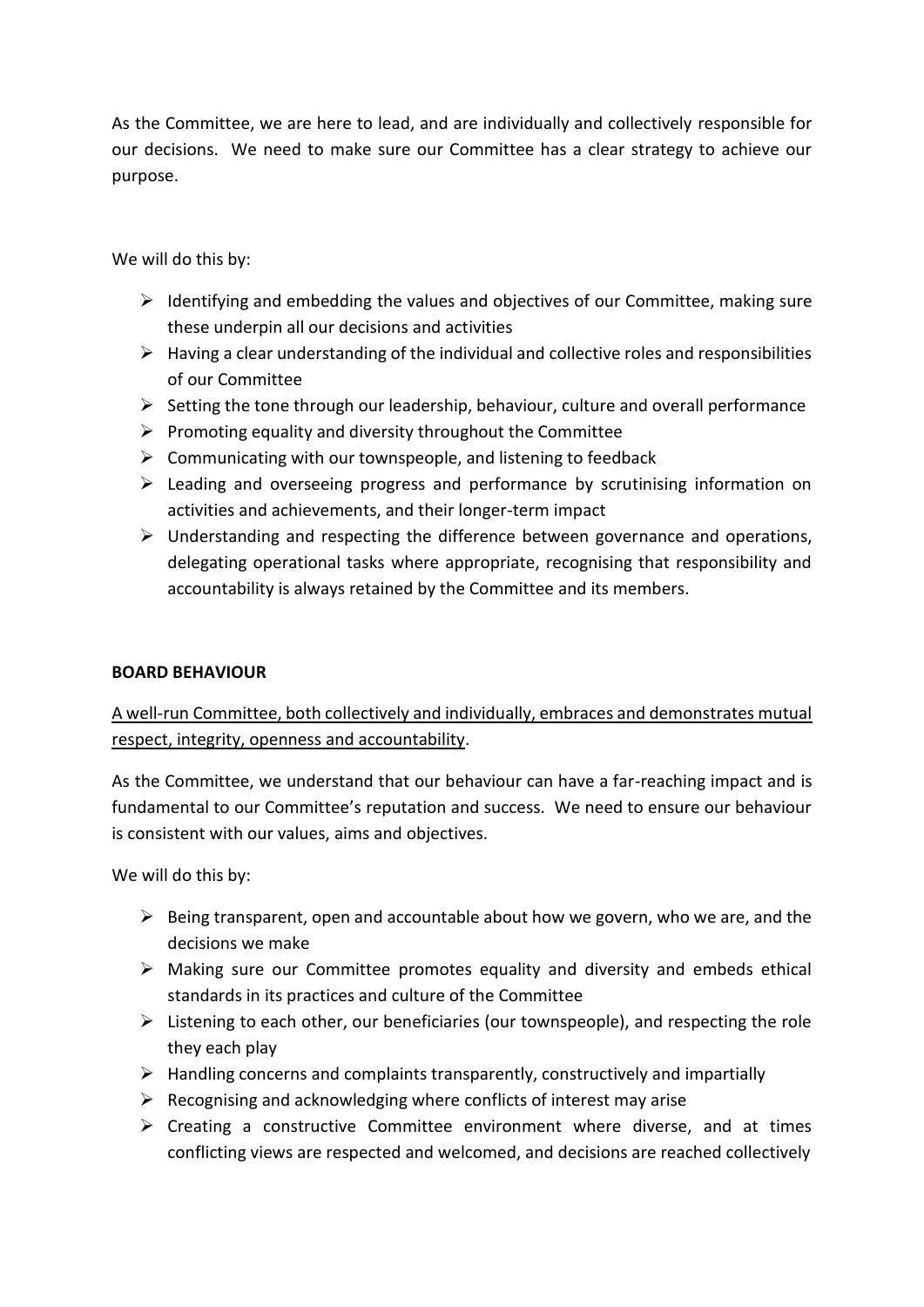#### **CONTROL**

# A well-run Committee will develop and implement appropriate controls to direct and oversee its progress and performance

As the Committee, we will put in place appropriate structures, controls and processes to make sure the Committee is run in line with its objects outlined in its governing document (Constitution) and any relevant legal and regulatory requirements (e.g. OSCR).

We will do this by:

- $\triangleright$  Maintaining and regularly reviewing our procedures and practices and reporting arrangements, for example our internal governance, safeguarding, any fundraising and our financial controls
- $\triangleright$  Making sure our scrutiny and collective decision-making processes are rigorous, informed, transparent, timely and well-communicated
- $\triangleright$  Understanding and analysing the internal and external operating environments of the Committee to create effective strategies and systems for risk management
- ➢ Monitoring and evaluating performance against operational plans and budgets (annual review meetings held following each Common-Riding)
- $\triangleright$  Ensuring that any contracts are agreed and carried out in line with the interests of the Committee
- ➢ Considering whether our Committee's legal and governance structure provides appropriate protection for the Committee, our members and our trustees
- $\triangleright$  Ensuring there are robust internal financial controls in place and clear information provided to the Committee to allow it to monitor its financial position
- $\triangleright$  Being clear about where we delegate to sub-committees and how the Committee overall exercises oversight.

# **EFFECTIVENESS**

# A well-run Committee understands its role, powers and duties, and works collectively and proactively to achieve its purpose.

As the Committee, we should be self-aware and work together as a team, with a diverse and appropriate balance of skills and experience to continually improve the governance of our Committee.

We will do this by:

- ➢ Understanding the legal structure and governing document (Constitution) of our Committee and making sure we act in line with it
- $\triangleright$  Setting, embedding and scrutinising the strategic direction of the Committee